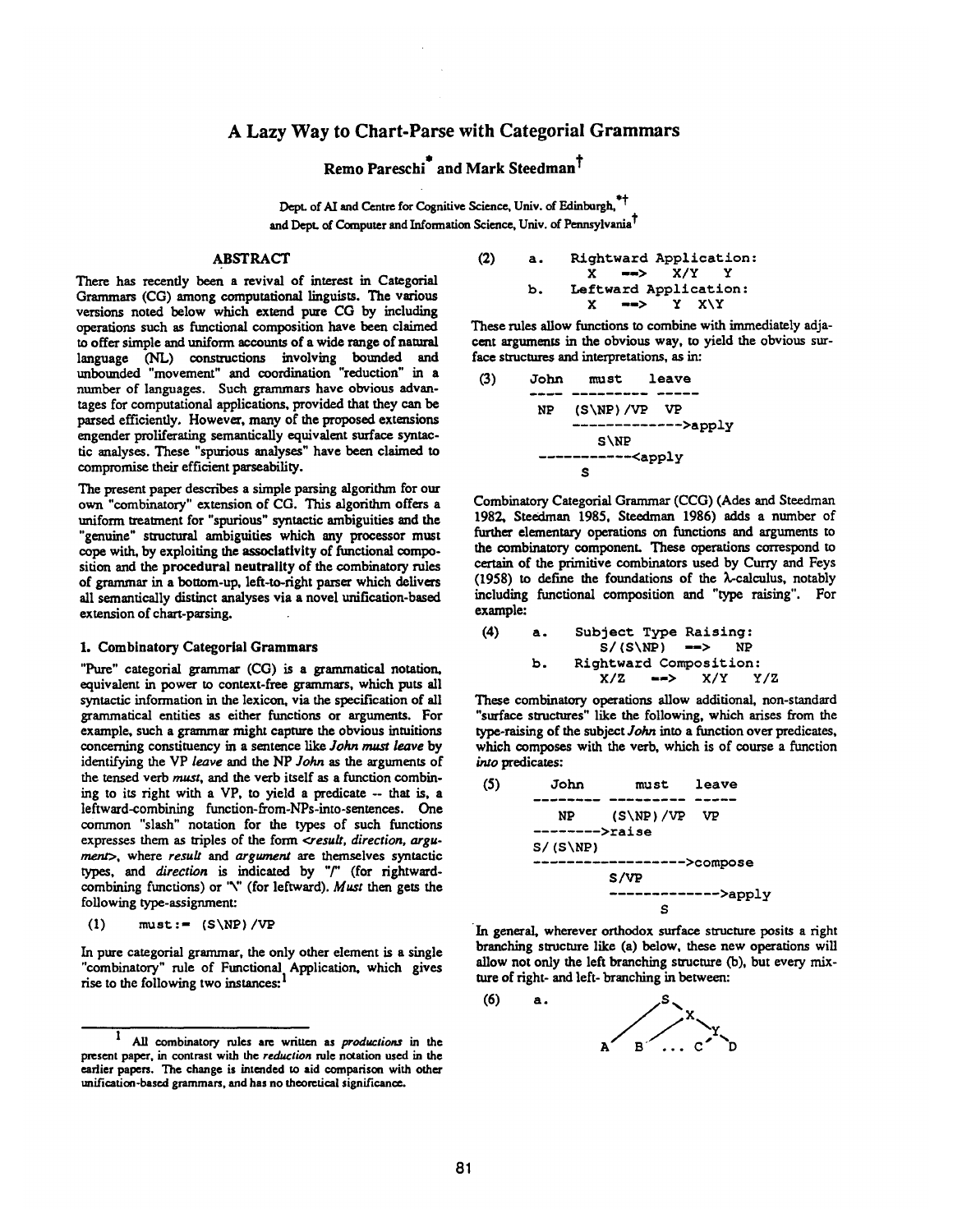

The linguistic motivation for including such operations, (and the grounds for contesting the standard linguists' view of surface constituency), for details of which the reader is referred to the bibliography, sterns from the possibility of extracting over, and also coordinating, a wide range of such non-standard composed structures. A crucial feature of this theory of grammar is that the novel operation of functional composition is associative so that all the novel analyses like (5) are semantically equivalent to the relevant canonical analysis, like (3). On the other hand, roles of type raising simply map arguments into functions over the functions of which they are argument, producing the same result, and thus are by themselves responsible for no change in generative capacity; indeed, they can simply be regarded as tools which enable functional composition to operate in circumstances where one or both the constituents which need to be combined initially are not associated with a functional type, as when combining a subject NP with the verb which follows it.

Grammars of this kind, and the related variety proposed by Kartunnen (1986), achieve simplicity in the grammar of movement and coordination at the expense of multiplying the number of derivations according to which an unambiguous string such as the sentence above can be parsed. While we have suggested in earlier papers (Ades and Steedman 1982, Pareschi 1986) that this property can be exploited for incremental semantic interpretation and evaluation, a suggestion which has been explored further by Haddock (1987) and Hinrichs and Polanyi (1986), two potentially serious problems arise from these spurious ambiguities. The first is the possibility of producing a whole set of semantically equivalent analyses for each reading of a given siring. The second more serious problem is that of efficiently coping with nondeterminism in the face of such proliferating ambiguity in surface analyses.

The problem of avoiding equivalent derivations is common to parsers of all grammars, even context-free phrase-structure grammars. Since all the spurious derivations are by definition semantically equivalent, the solution seems obvious: just find one of them, say via a "reduce first" strategy of the kind proposed by Ades and Steedman (1982). The problem with this proposal arises from the fact that, assuming left-to-right processing, *Rightward Composition may preempt the construction of constituents which are needed as arguments by leftward combining functional types. 2* Such a depth-fast processor cannot take advantage of standard techniques for eliminating backtracking, such as chart-parsing (Kay, 1980), because the subconstituents for the alternative analysis will not in general have been built. For example, if we have produced a leftbranching analysis like (b) above, and then find that we need the constituent  $X$  in analysis (a) (say to attach a modifier), we will be forced to redo the entire analysis, since not one of the subconstituents of  $X$  (such as  $Y$ ) was a constituent under the previous analysis. Nor of course can we afford a standard breadth-first strategy. Karttunen (1986a) has pointed out that a parser which associates a canonical interpretation structure

with substrings in a chart can always distinguish a spurious new analysis of the same string from a genuinely different analysis: spurious analyses produce results that are the same as one already installed on the chart. However, the spurious ambiguity problem remains acute. In order to produce only the genuinely distinct readings, it seems that *all* of the spurious analyses must be explored, even if they can be discarded gain. Even for short strings, this can lead to an unmanageable enlargement of the search space of the processor. Similarly, the problem of reanalysis under backtracking still threatens to overwhelm the parser. In the face of this problem Wittenburg (1986) has recently argued that massive heuristic guidance by strategies quite problematically related to the grammar itself may be required to parse at all with acceptable costs in the face of spurious ambiguities (see also Wittenburg, this conference.) The present paper concerns an alternative unification-based chart-parsing solution which is grammatically transparent, and which we claim to be generally applicable to parsing "genuine" attachment ambiguities, under extensions to CG which involve associative operations.

#### **2. Unification-based** Comblnatory Categorlal Grammars

As Karttunen (1986), Uszkoreit (1986), Wittenburg (1986), and Zeevat et al. (1986) have noted, unification-based computational enviroments (Shieber 1986) offer a natural choice for implementing the categories and combination roles of CGs, because of their rigorously defined declarative semantics. We describe below a unification-besed realisation of CCG which is both transparent to the linguistically motivated properties of the theory of grammar and can be directly coupled to the parsing methodology we offer further on.

# **2.1. A** Restricted Version **of Graph-unification**

We assume, like all unification formalisms, that grammatical constituents can be represented as feature-structures, which we encode as *directed acyclic graphs* (dags). A dag can be either:.

- (i) a constant
- (ii) a variable
- (iii) a finite set of label-value pairs (features), where any value is itself a dag, and each label is associated with one and only one value

We use round brackets to define sets, and we notate features as *[label value].* We refer to variables with symbols starting with capital letters, and to labels and constants with symbols starting with lower-case letters. The following is an example of a dag:

(7) ( [a e] [b ([c x] [d f])])

Like other unification based grammars, we adopt degs as the data-structures encoding categorial feature information because of the conceptual perspicuity of their set-theoretic definition. However, the variety of unification between dags that we adopt is more restrictive than the one used in standard graph-unification formalisms like PATR-2 (Shieber 1986), and closely resembles term-unification as adopted in logicprogramming languages.

 $2$  If we had chosen to process right-to-left, then an identical problem would arise from the involvement of *Leftward* Composition.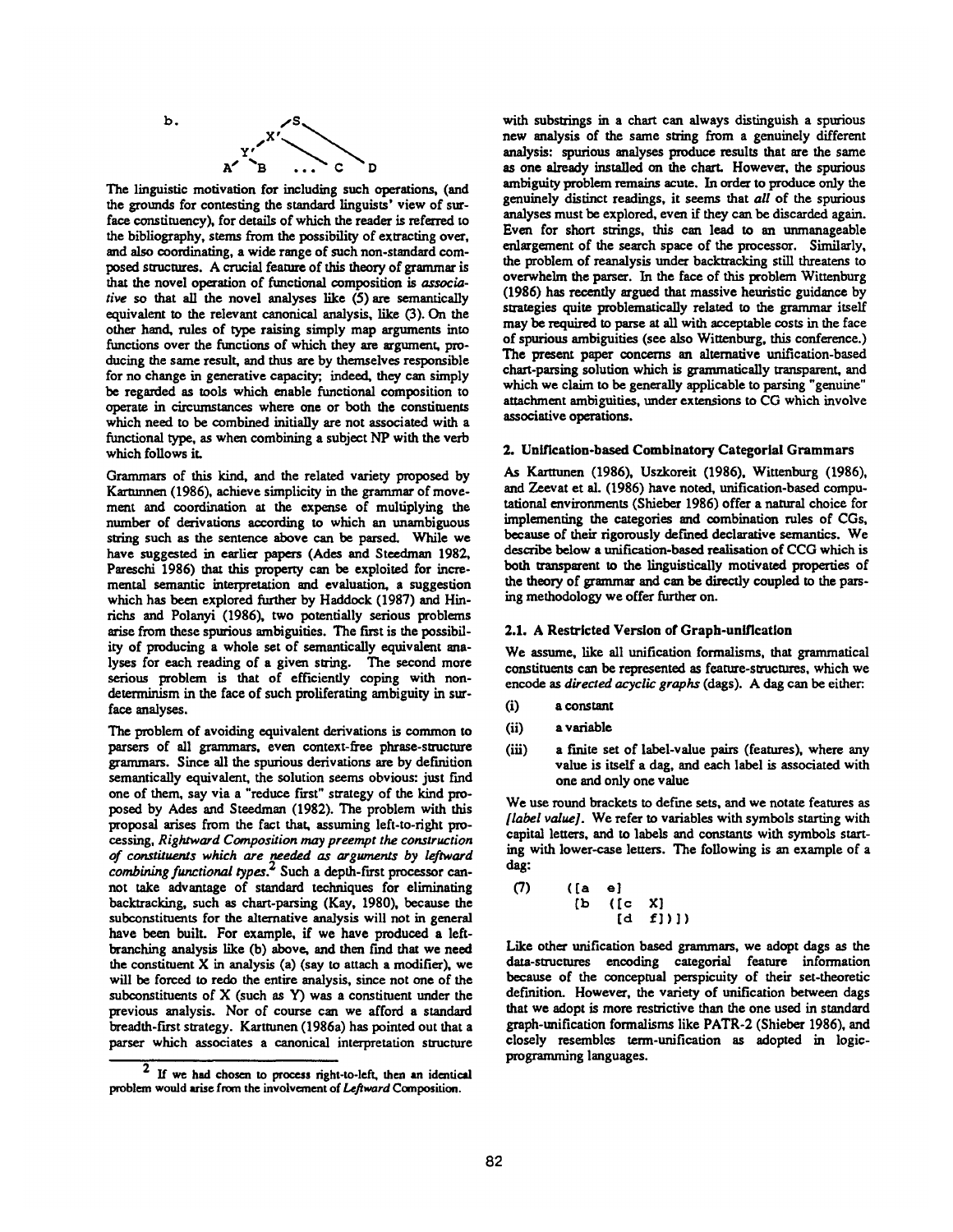We define unification by first defining a partial ordering of subsumption over dags in a similar (albeit more restricted) way to previous work discussed in Shieber (1986). A dag  $D_1$  subsumes a dag  $D_2$  if the information contained in  $D_1$  is a (not necessarily proper) subset of the information contained in  $D_2$ . Thus, variables subsume all other dags, as they contain no information at all. Conversely, a constant subsumes, and is subsumed by, itself alone. Finally, subsumption between dags which are feature-sets is defined as follows. We refer to two feature-sets  $D_1$  and  $D_2$  as *variants* of each other if there is an isomorphism  $\dot{\sigma}$  mapping each feature in  $D_1$  onto a feature with the same label in  $D_2$ . Then a feature-set  $D_1$  subsumes a feature-set  $D_2$  if and only if:

- (i)  $D_1$  and  $D_2$  are variants; and
- (ii) if  $\sigma(f, f')$ , where f is a feature in D<sub>1</sub> and f is a feature in  $D_{\gamma}$ , then the value of f subsumes the value of f.

The *unification* of two dags  $D_1$  and  $D_2$  is then defined as the most general dag D which is subsumed by both  $D_1$  and  $D_2$ . Like most other unification-based approaches, we assume that from a procedural point of view, the process of obtaining the unification of two dags  $D_1$  and  $D_2$  requires that they be destructively modified to become the same dag D. (We also use the term unification to refer to this process.)

For example let  $D_1$  and  $D_2$  be the two following dags:

| (8) |           | ([a (b c)]) | ([a Y]                                |                   |
|-----|-----------|-------------|---------------------------------------|-------------------|
|     | $[d \ q]$ |             | $\begin{bmatrix} d & Z \end{bmatrix}$ |                   |
|     | [e X]     |             |                                       | (e <sub>2</sub> ) |

Then the following dag is the unification of  $D_1$  and  $D_2$ :

| (9) |      | $([a \t(b$ | $c)$ )] |
|-----|------|------------|---------|
|     | [d   | gl         |         |
|     | Te l | g})        |         |

However, under the present definition of unification, as opposed to the more general PATR-2 definition, the above is not the unification of the following pair of dags:

| $(10)$ $([a (b c)])$ |           | $\begin{bmatrix} d & z \end{bmatrix}$ |        |
|----------------------|-----------|---------------------------------------|--------|
|                      | $[d \ q]$ |                                       | [e Z]) |

These two dags are not unifiable in present terms, because under the above definition of subsumption, unification of two feature sets can only succeed if they are variants. It follows that a dag resulting from unification must have the same feature population as the two feature structures that it unifies.

The present definition of unification thus resembles term unification in invariably yielding a feature-set with exactly the same structure as both of the input feature-sets, via the instantiation of variables. The only difference from standard term unification is that it is defined over dags, rather than standard terms. By contrast, standard graph-unification can yield a feature-set containing features initially entirely missing from one or other of the unified feature-sets. The significance of this point will emerge later on, in the discussions of the *procedural neutrality* of combinatory rules in section 2.4, and of the related *transparency property* of functional categories in section 2.3. Since the properties in question inhere to the grammar itself, to which unification is merely transparent, there is nothing in our approach that is *incompatible* with the more general definition of graph unification offered by PATR-2. However, in order to establish the correctness of our proposal for efficient parsing of extended categorial grammars using the more general definition, we would have had to neutralise its greater power with more laborious constraints on the encoding of entries in the categorial lexicon as dags than those we actually require below. The more restricted version we propose preserves most of the advantages of graph over term datastructures pointed out in Shieber (1986).<sup>3</sup>

### **2.2.** Categories as Features Structures

We encode constituents corresponding to non-functional categories, such as the noun-phrases below, as feature-sets defining the three major attributes syraax, *phonology and senmntics,* abbreviated for reasons of space to syn, pho, and sem (the examples of feature-based categories given below are of course simplified for the purposes of concise exposition - for instance, we omit any specification of agreement information in the value associated with the *syn(tax)* label):

| (11) | $John :=$ | ([syn np]<br>[pho john]<br>$[sem \nightharpoonup]_0$ hn']) |
|------|-----------|------------------------------------------------------------|
| (12) | $Mary :=$ | ([syn np]<br>[pho mary]<br>[sem may')                      |

Constituents corresponding to functional categories are feature-sets characterized by a triple of attributes, *result*, direction, and argument, abbreviated to *res, dir*, and arg. The value associated with *dir(ection) can be* instantiated to one of the constants / and \ and the values associated with *res(ult) and arg(ument)* can be associated with any functional or nonfunctional category. (Thus our functions are "curried", and may be higher order.)

We impose the simple but crucial requirement of *transparency*  over the well-formedness of functional categories in featurebased CCG. Intuitively, this requirement corresponds to the idea that any change to the structure of the value of *arg(ument)*  caused by unification must be reflected in the value of *res(ult).*  Given the definition of unification in the section above, this requirement can be simply stated as follows:

(13) Functional categories must be transparent, in the sense that every uninstantiated feature in the value of a function's *arg(ument)* feature - that is, every feature whose value is a variable -- must share that variable value with some feature in the value of the function's *res( ult)* feature.

Thus, whenever a feature in a function's *arg(ument)* is instantiated by unification, some other feature in its *res(uh) will be*  instantiated identically, as a side-effect of the destructive replacement of structures imposed by unification. Variables in the value of the *arg(ument)* of a functional category therefore have the sole effect of increasing the specificity of the information contained in the value of its *res(uh). As the* combinatory rules of CCG build new constituents exclusively in terms of information already contained in the categories that they combine, a requirement that all the functional categories in the lexicon be transparent in turn guarantees the transparency of any functional category assigned to complex constituents generated by the grammar.

Calder (1987) and Thompson (1987) have independently motivated similar approaches to constraining unification in encoding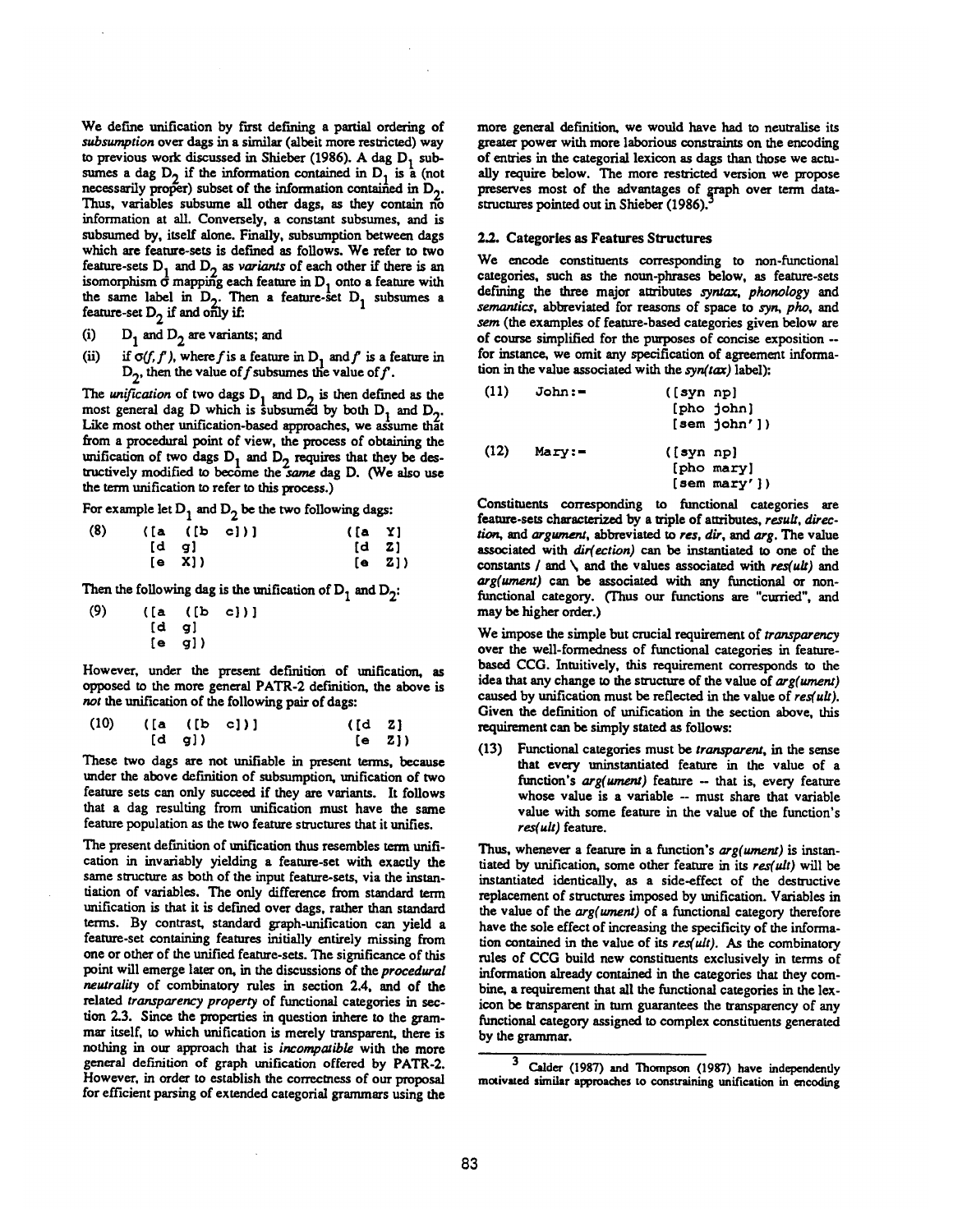The following feature-based functional category for a lexical transitive tensed verb obeys the transparency requirement (the operator \* indicates suing concatenation):

```
(14) loves :- 
([res ([res ([syn s] 
            [pho Pl*loves*P2] 
            [sem ( [act loving] 
                 [agent S1]
                 [patient S2] )][dir \][arg ([syn np] 
            [pho P1 ] 
           [sem SI])] )] 
[dir /] 
[arg ([syn np] 
      [pho P2] 
      [sem $2] ) ] )
```
When two adjacent feature-structures corresponding to a function category  $X_1$  and an argument  $X_2$  are combined by functional application, a new feature-structure  $X_0$  is constructed by unifying the argument feature-structure  $X_2$  with the value of the  $arg(ument)$  in the function feature structure  $X_1$ . The result  $X_0$  is then unified with the *res(ult)* of the function. For example, Rightward Application can be expressed in a notation adapted from PATR-2 as follows. We use the notation  $cl_1$  ...  $l_{\gamma}$  > for a path of feature labels of length n, and we identify as  $X_n(\langle 1_1 ... 1_n \rangle)$  the value associated with the feature identified by the path  $d_1$ ...  $l_n >$  in the dag corresponding to a category  $X_n$ . We indicate unification with the equality sign,  $=$ . Rightward Application can then be written as:

## (15) Rightward Application:

$$
x_0 \longrightarrow x_1 \quad x_2
$$
  
\n
$$
x_1 (\text{circction}) - /
$$
  
\n
$$
x_1^2 (\text{carg}) - x_2
$$
  
\n
$$
x_1^2 (\text{cresult}) - x_0^2
$$

Application of this rule to the functional feature-set (14) for the transitive verb *loves and the* feature-set (12)for the nounphrase Mary yields the following structure for the verb-phrase *loves Mary:* 

```
(16) loves Mary:- 
      ([res ([syn s] 
             [pho Pl*loves*mary] 
             [sem ( [act loving] 
                   [agent S1]
                   [pattern \, Mary' ] ) ][dir \ ][arg ([syn np] 
             [pho PI] 
             [sem Sl] ) ] )
```
To rightward-compose two functional categories according to rule (4b), we similarly unify the appropriate *arg(ument)* and *res(ult)* features of the input functions according to the following rule:

linguistic theories.

(17) Rightward Composition:

$$
x_0 \implies x_1 \quad x_2
$$
\n
$$
x_1 \left(\text{cdirection} \right) = /
$$
\n
$$
x_2 \left(\text{cdirection} \right) = /
$$
\n
$$
x_1 \left(\text{carg} \right) = x_2 \left(\text{cresult} \right)
$$
\n
$$
x_2 \left(\text{direction} \right) = x_0 \left(\text{direction} \right)
$$
\n
$$
x_1 \left(\text{cresult} \right) = x_0 \left(\text{cresult} \right)
$$
\n
$$
x_2 \left(\text{carg} \right) = x_0 \left(\text{creg} \right)
$$

For example, suppose that the non-functional feature-set (II) for the noun-phrase *John is type-raised* into the following functional feature-set, according to rule (4a), whose unification-based version we omit here:

 $(18)$  John:= (Ires ([syn s] [pho P] [sem **S])]**   $[dir /]$ [arg ([res ([syn s] [pho P] [sem S] ) ]  $[dir \]$ [arg ([syn np] [pho john] [sem john']) ]) ])

Then (18) can be combined by Rightward Composition with (14) to obtain the following feature structure for the functional category corresponding to *John loves*:

```
(19) John loves:=
      ([res ([syn s] 
              [pho john*loves*P2] 
              [sem ([act loving] 
                    [agent john'] 
                    [pattern 52])])]
       [dir /] 
       [arg ([syn np] 
              [pho P2 ] 
              [sem S2])])
```
Leftward-combining rules are defined analogously to the rightward-combining rules above.

#### 2.3. Derivational Equivalence Modulo Composition

Let us denote the operations of applying and composing categories by writing *apply(X, Y) and comp(X, Y) respec*tively. Then by the definition of the operations themselves, and in particular because of the associativity of functional composition, the following equivalences hold across typederivations:

(20) apply (comp (X 1, X2), X3) apply (X I, apply~X 2, X 3) ) (21) comp(comp(X4, X5) , X6) - comp(X4, comp(X 5, X6))

More formally, the left-hand side and right-hand side of both equations define equivalent terms in the combinatory logic of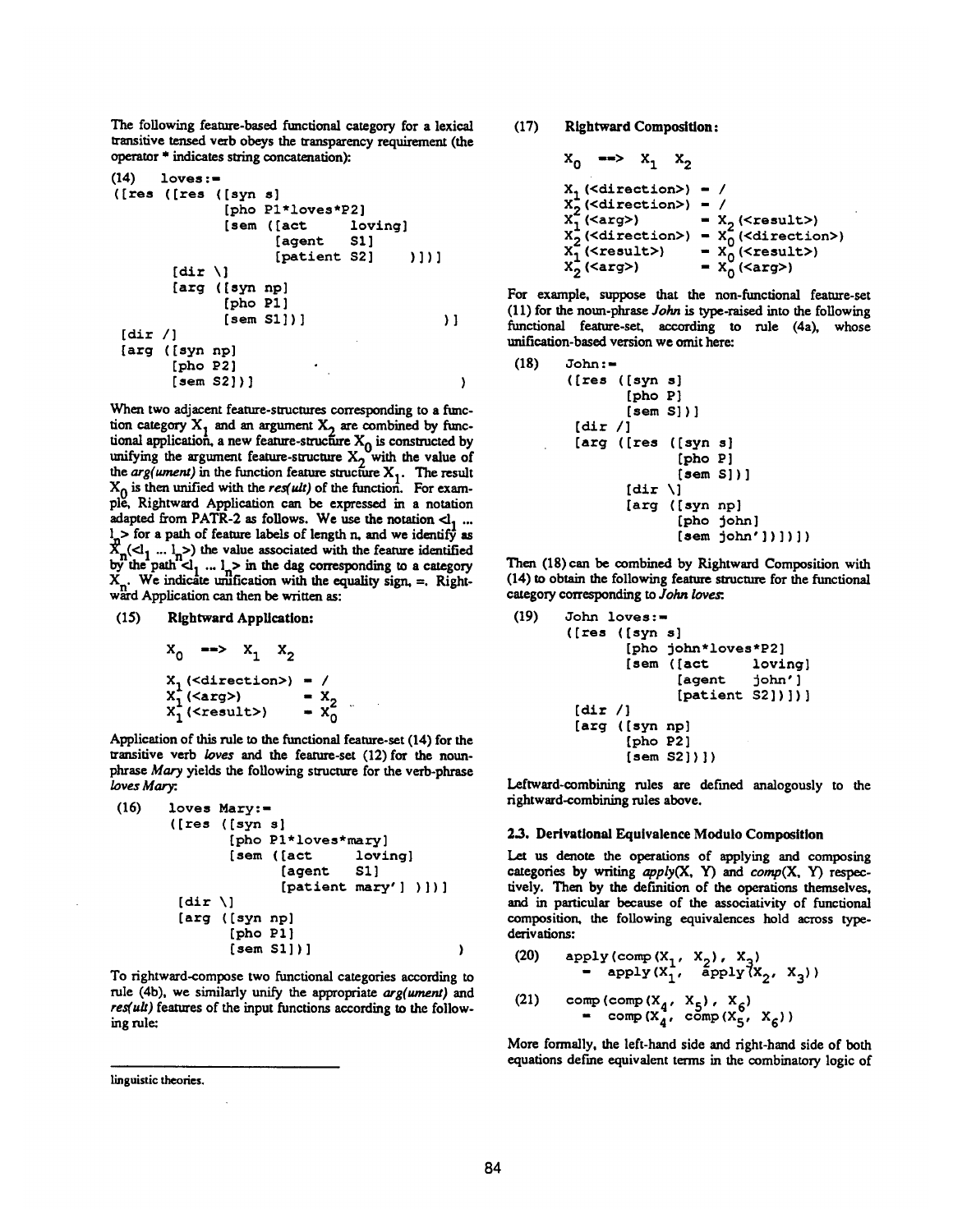Curry and Feys (1958). 4 It follows that *all* alternative derivations of an arbitrary sequence of functions and arguments that are allowed by different orders of application and composition in which a composition is merely traded for an application also define equivalent terms of Combinatory Logic.

So. for instance, a type for the sentence *John loves Mary can*  be assigned either by rightward-composing the type-raised function John, (18), with *loves.* (14), to obtain the featurestructure (19) for *John loves*, and then rightward applying (19) to Mary, (12). to obtain a feature-structure for the whole sentence; or. conversely, it can be assigned by rightwardapplying *loves.* (14), to Mary, (12), to obtain the featurestructure (16) for *loves Mary*, and then rightward-applying John. (18). to (16) to obtain the final feature-structure. In both cases, as the reader may care to verify, the type-assignment we get is the following:

```
(22) John loves Mary:- 
      ([syn s] 
       [pho john*loves*mary] 
       [sem ([act loving] 
              [agent john' ] 
              [patternt may'] ])
```
An important property of CCO is that it unites syntactic and semantic combination in uniform operations of application and composition. Unification-based CCG makes this identification explicit by uniting the syntactic type of a constituent and its interpretation in a single feature-based type. It follows that all derivations for a given string induced by functional composition correspond to the same unique feature-based type, which cannot be assigned to any other constituent in the grammar. This property, which we characterize formally elsewhere, is a direct consequence of the fact that unification is itself an associative operation.

It follows in turn that a feature-based category like (22) associated with a given constituent not only contains all the information necessary for its grammatical interpretation, but also determines an equivalence class of derivations for that constituent, a point which is related to Karttunen's (1986) proposal for the spurious ambiguity problem (cf. secn. 1 above), but which we exploit differently, as follows.

#### 2.4. Procedural Neutrality of Combinatory Rules

The rules of combinatory eategorial grammar are purely declarative, and unification preserves this property, so that, as with other unification-based grammatical formalisms (cf. Shieber 1986). there is no procedural constraint on their use. So far. we have only considered examples in which such rules are applied "bottom-up", as in example (16). in which the rule of application (15) is used to define the feature structure  $X_0$  on the left-hand side of the rule in terms of the feature structures

 $X_1$  and  $X_2$  on the right, respectively instantiated as the function *loves* (14) and its argument *Mary* (12). However, other procedural realizations are equally viable.' In particular, it is a property of rules  $(15)$  and  $(17)$ , (and of all the combinatory rules permitted in the theory -- of. Steedman 1986) that if any two out of the three elements that they relate are specified, then the third is entirely and uniquely determined. This property, which we call *procedural neutrality* follows from the form of the rules themselves and from the transparency property  $(13)$  of functional categories, under the definition of unification given in section 2.1 above.

This property of the grammar offers a way to short-circuit the entire problem of non-determinism in a chart-based parser for grammars characterised by spurious analyses engendered by associative rules such as composition. The procedural neutrality of the combinatory rules allows a processor to recover constituents which are "implicit" in analysed constituents in the sense that they would have been built if some *other* equivalent analysis had happened to have been the one followed by the processor. For example, consider the situation where, faced with the string *John loves Mary* dealt with in the last section, the processor has avoided multiple analyses by composing John, (18), with loves, (14), to *obtain John loves,* (19), and has then applied that to Mary, (12), to obtain *John loves Mary*  (22), ignoring the other analysis. If the parser turns out to need the constituent *loves Mary*, (16), (as it will if it is to find a sensible analysis when the sentence turns out to be *John loves*  Mary madly), then it can recover that constituent by defining it via the rule of Rightward Application in terms of the feature structures for *John loves Mary,* (22), and *John,* (18). These two feature structures can be used to respectively instantiate  $X_0$ and  $X_1$  in the rule as stated at (15). The reader may verify that instantiating the rule in this way determines the required constituent to be exactly the same category as (16).

This particular procedural alternative to the bottom-up invocation of combinatery rules will be central to the parsing algorithm which we present in the following section, so it will be convenient to give it a name. Since it is the "parent" category  $X_0$  and the "left-constituent" category  $X_1$  that are instantiated, it seems natural to call this alternative left-branch instantiation of a combinatory rule, a term which we contrast with the bottom-up instantlatlon invoked in earlier examples.

The significance of this point is as follows. Let us suppose that we can guarantee that a parser will always make available, say in a chart, the constituent that *could* have combined under

<sup>4</sup> The terms are equivalent in the technical sense that they reduce to an identical normal form.<br> $\frac{5}{\sqrt{2}}$ . The inclusion of certain

The inclusion of certain higher-order function categories in the lexicon (of which "modifiers of modifiers" like formerly would be an example in English) means that composition may affect the argument structure itself, thereby changing meaning and giving rise to non-equivalent terms. This possibility does not affect the present proposal, and can be ignored.<br> $6 \times 6$ 

**<sup>o</sup>**If there is genuine ambiguity, a constitoent will of course he assigned more than one type.

There is an obvious analogy here with the fact that unification-based programming languages like Prolog do not have any predefined distinction between the input and the output parameters of a given procedure.

From a formal point of view, procedural neutrality is a consequence of the fact that unification-based combinatory roles, as characterised above, are extensional. Thus, we follow Pereira and Shieber (1984) in claiming that the "bottom-up" realization of a unificationbased rule  $r$  corresponds to the unification of a structure  $E_r$  encoding the equational constraints of  $r$ , and a structure  $D_r$  corresponding to the merging of the structures instantiating the elements of the right-hand side of r. A structure  $N_r$  is consequently assigned as the instantiation of the left-hand side of • by individuating a relevant substructure of the unification of the pair  $\langle D_x, E_z \rangle$ . If r is a rule of unification-based CCG, then the fact that  $N_r$  is the instantiation of the left-hand side of  $r$ both in terms of  $\langle D_\mu, E_\nu \rangle$  and  $\langle D_\mu', E_\nu \rangle$  guarantees that  $D_\mu$  and  $D_\mu'$ .<br>are identical (in the sense that they subsume each other).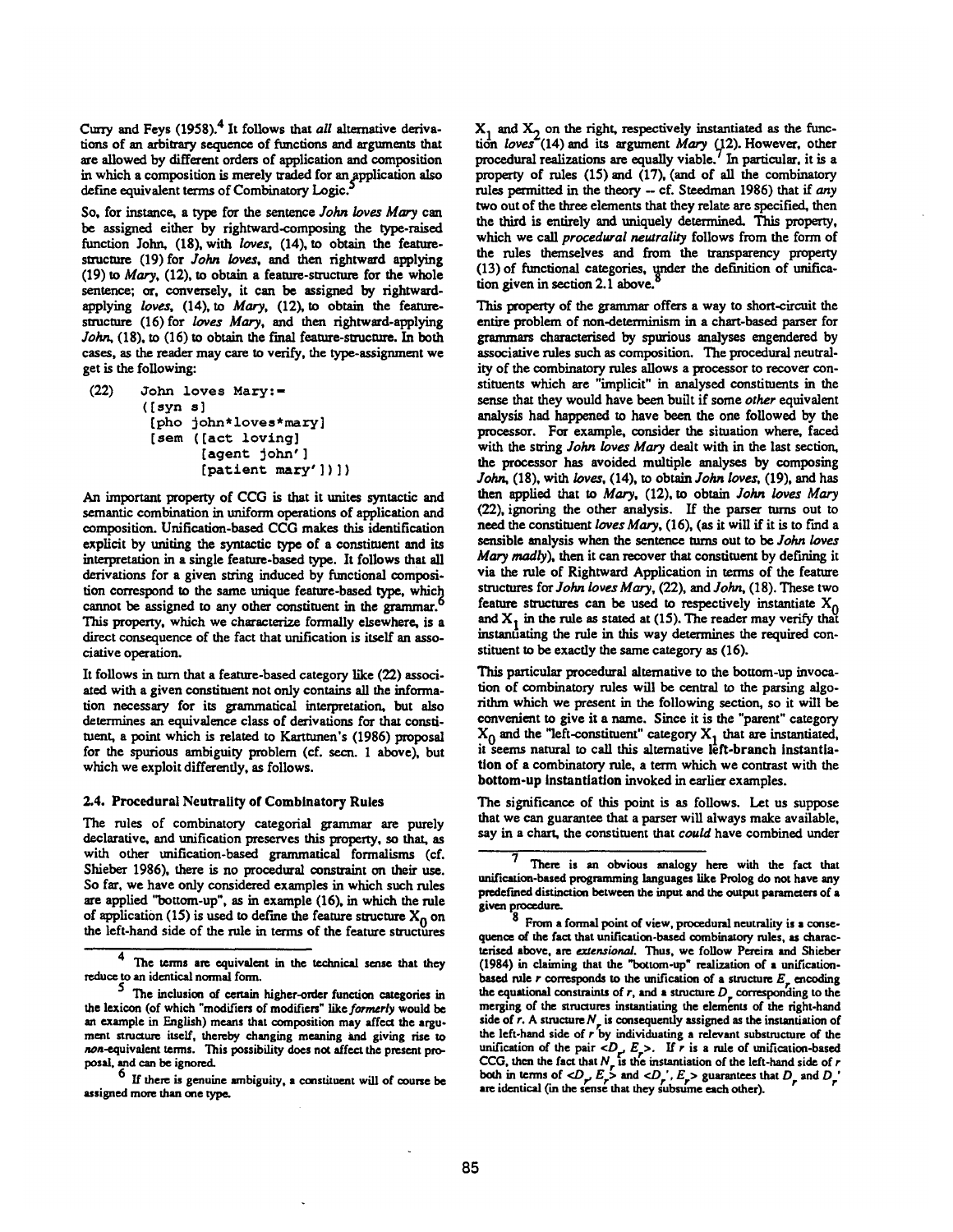bottom-up instantiation as a left-constituent with an implicit fight-constituent to yield the same result as the analysis that was actually followed. In that case, the processor will be able to recover the implicit right-constituent by left-branch instantiation of a *single* combinatory rule, without restarting syntactic analysis and without backtracking or search of any kind. The following algorithm does just that.

#### 3. A Lazy Chart Parsing Methodology

Derivational equivalence modulo composition, together with the procedural neutrality of unification-based combinatory rules, allows us to def'me a novel generalisadon of the classic chart parsing technique for extended CGs, which is "lazy" in the sense that:

- a) only edges corresponding to one of the set of semantically equivalent analyses are installed on the chart;
- b) surface constituents of already parsed parts of the input which are not on the chart are directly generated from the structures which are, rather than being built from scratch via syntactic reanalysis.

#### **3.1. A Bottom-up Left-to-Right** Algorithm

The algorithm we decribe here implements a bottom-up, leftto-right parser which delivers all semantically distinct analyses. Other algorithms based on alternative control strategies are equally feasible. In this specific algorithm, the distinction *between active and inactive edges is drawn in a rather different* way from the standard one. For an edge  $E$  to be active does not meanthat it is associated with an incomplete constituent (indeed, the distinction between complete and incomplete constituents is eliminated in CCG); it simply means that  $E$  can trigger new actions of the parser to install other edges, after which  $E$  itself becomes inactive. By contrast, inactive edges cannot initiate modifications to the state of the parser.

Active edges can be added to the chart according to the three following actions:

- Scanning: if  $a$  is a word in the input string then, for each lexical entry  $X$  associated with  $a$ , add an active edge labeled X spanning the vertices corresponding to the position of a on the chart.
- Lifting: if  $E_1$  is an active edge labeled  $X_1$ , then for every unary rule of type raising which can<sup>-</sup>be instantiated as  $X_0 \implies X_1$  add an active edge  $E_0$  labeled  $X_0$ and spanning the same vertices of  $E_1$ .
- Reducing: if an edge  $E_2$  labeled  $X_2$  has a left-adjacent edge  $E_1$  labeled  $X_1$  and there is a combinatory rule which can be instantiated as  $X_0 \implies X_1 X_2$  then add an active edge  $E_0$  labeled  $X_0$  spanning the starting vertex of  $E_1$  and the ending vertex  $E_2$ .

The operational meaning of Scanning and Lifting should be clear enough. The Reducing action is the workhorse of the parser, building new constituents by invoking combinatory rules via bottom-up instantiadon. Whenever Reducing is effected over two edges  $E_1$  and  $E_2$  to obtain a new edge  $E_0$  we ensure that:

> $E_1$  is marked as a left-generator of  $E_0$ . If the rule in the grammar which was used is Rightward Composition, then  $E_2$  is marked as a right-generator of  $E_0$ .

The intuition behind this move is that *right.generators are*  rightward functional categories which have been composed into, and will therefore give rise to spurious analyses if they take part in further rightward combinations, as a consequence of the property of derivational equivalence modulo composition, discussed in section 2.3. *Left-generators* correspond instead to choice points from where it would have been possible to obtain a derivationally different but semantically equivalent constituent analysis of some part of the input string. They thus constitute suitable constituents for use in recovering implicit right-constituents of other constituents in the chart via the invocation of combinatory rules under the procedure of left-branch instantiation discussed in the last section.

In order to state exactly how this is done, we need to introduce the left-starter relation, corresponding to the transitive closure of the left-generator relation:

- (i) A left-generator L of an edge E is a left-starter of E.
- (ii) If L is a left-sterter of E, then any left-starter of L is a left-stsrter of E.

The parser can now add *inactive* edges corresponding to *impli*cit right-constituents according to the following action:

- Revealing: if an edge E is labeled by a leftward-looking functional type  $X$  and there is a combinatory rule which can be instantiated as  $X' \implies X_2 X$  then if
	- (i) there is an edge  $E_0$  labeled  $X_0$  left-adjacent to E
	- (ii)  $E_0$  has a left-starter  $E_1$  labeled  $X_1$
	- **(iii)** there is a combinatory'rule which'can be instantiated **es**  $X_0 \implies X_1 X_2$
	- then add to the chart an inactive edge  $E_2$  labeled  $X_2$ spanning the ending vertex of  $E_1$  and the starting vertex of E, unless there is already an edge labelled in the same way and spanning the same vertices. Mark  $E<sub>2</sub>$  as a right-generator of  $E_0$  if the rule used in (iii) was Rightward Composition.

To summarise the section so far: if the parser is devised so as to avoid putting on the chart subconstituents which would lead to redundant equivalent derivations, non-determinism in the grammar will always give rise to cases which require some of the excluded constituents. In a left-to-right processor this typically happens when the argument required by a leftwardlooking fimctional type has been mistakenly combined in the analysis of a substring left-adjacent to that leftward-looking type. However, such an implicit or hidden constituent could have only been obtained through an equivalent derivation path for the left-adjacent substring. It follows that we can "reveal" it on the chart by invoking a combinatory rule in terms of leftbranch instantiation.

We can now informally characterize the algorithm itself as follows:

- the parser does Scanning for each word in the input string going left-to-right
- moreover, whenever an active edge A is added to the chart, then the following actions are taken in order.
	- the parser does Lifting over A
	- (ii) if A is labeled by a leftward-looking type, then for every edge E left-adjacent to A the parser does Revealing over E with respect to A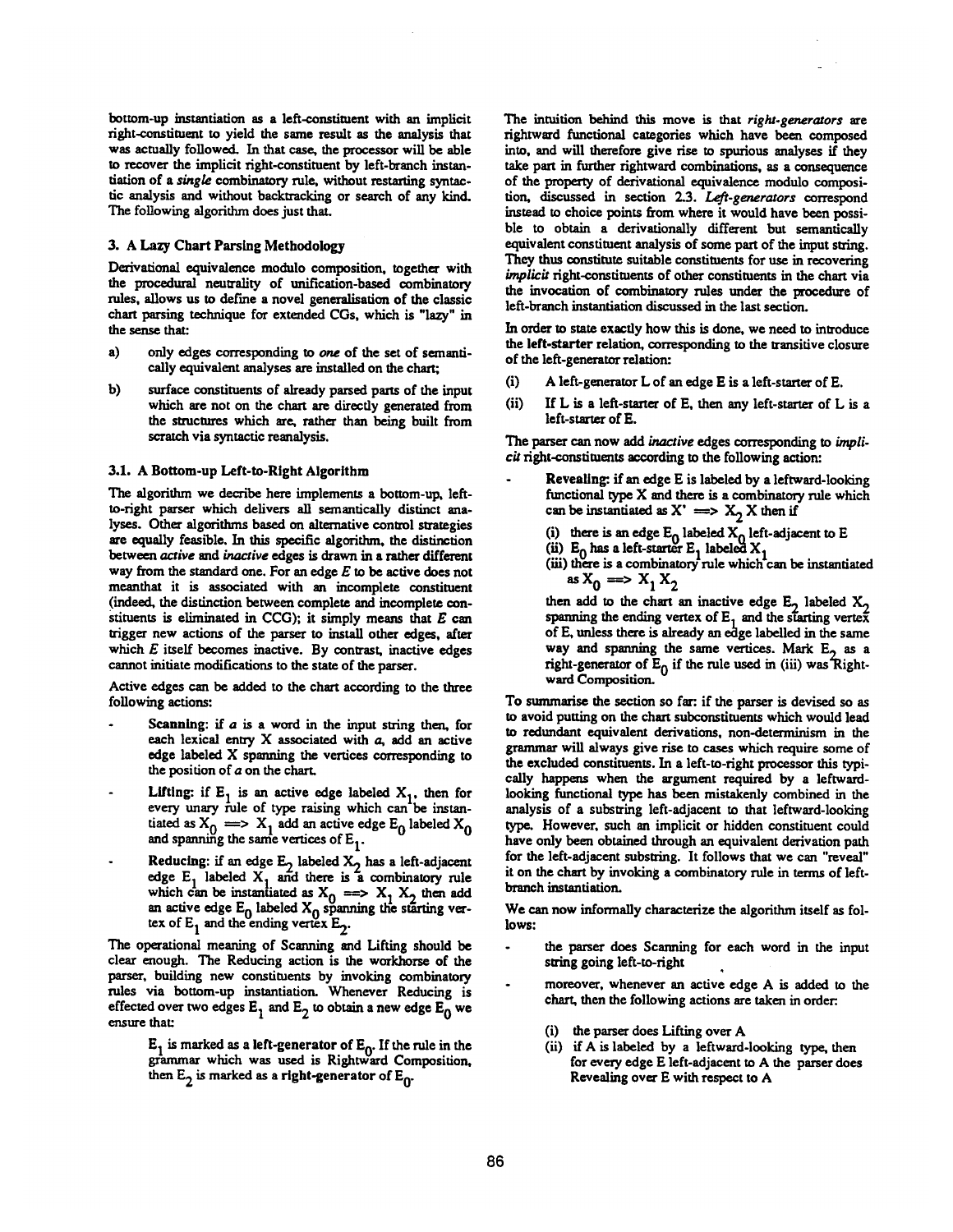- (iii) for every edge E left-adjacent to A the parser does Reducing over E and A, with the constraint that if A is not labeled by a leftward-looking type then **E** must not be a right-generator of any edge E'
- the parser returns the set of categories associated with edges spanning the whole input, if such a set is not empty; it fails otherwise,.

### **3.2. An** Example

In the interests of brevity and simplicity, we eschew all details to do with unification itself in the following examples of the workings of the parser, reverting to the original categorial notation for CCG of section 1, bearing in mind that the categories are now to be read strictly as a shorthand for the fuller notation of unification-based CCG. For similar reasons of simplicity in exposition, we assume for the present purpose that the only type-raising rule in the grammar is the subject rule (4a).

The algorithm analyses the sentence *John loves Mary madly* as follows. First, the parser Scans the first word *John*, adding to the chart an active NP edge corresponding to its sole lexical entry, and spanning the word in question, thus:

$$
(23) \qquad \underbrace{\text{John}}_{\text{NP}}.
$$

(We adopt the convention that active edges are indicated by upper-case categories, while inactive edges will be indicated with lower-case categories.) Since the edge in question is active, it fails under the second clause of the algorithm. The Lifting condition (i) of this clause applies, since there is a rule which type raises over NP, so a new active edge of type *S/(S~rP)* is added, spanning the same word, John (no other conditions apply to the NP active edge, and it becomes inactive):

$$
(24) \qquad \qquad \underbrace{\text{John}}_{\text{np}} \cdot (S \backslash \text{NP})
$$

Neither Lifting. Revealing, nor Reducing yield any new edges, so the new active edge merely becomes inactive. The next word is Scanned to add a new lexical active edge of type (S~NP)/NP spanning *loves:.* 

$$
(25) \t\t\t\t \frac{s/(s\np)}{\text{John}}\t\t\t \frac{\text{loves}}{\text{np}}.
$$

The new lexical edge Reduces with the type-raised subject to yield a new active edge of type S/NP. The subject category is marked as the new edge's left-generator, and (because the combinatory rule was Rightward Composition) the verb category is marked as its right-generator. Nothing more *results from loves,* and neither Lifting, Revealing nor Reducing yield anything from the new edge, so it too becomes inactive, and the next word is Scanned to add a new lexical active NP edge corresponding to Mary:

(26) 
$$
\underbrace{\overbrace{\text{John}}^{q/(s\text{ hp})}\cdot\text{s/np}}_{\text{np}}\cdot\underbrace{\text{Mary}}_{\text{(s\text{ hp})/np}}\xrightarrow{\text{Mary}}
$$

This edge yields two new active edges before becoming inactive, one of type S/(SNP) via Lifting and the subject rule, and one of type S, via Reducing with the s/np edge to its left by the Forward application rule (we omit the former from the illustration, because nothing further happens to it, but it is there nonetheless): **~** 

(27) 
$$
\underbrace{1}_{\text{John}} \cdot \underbrace{1}_{\text{loves}} \underbrace{s/np}_{\text{Map}} s
$$

The s/np edge is in addition marked as the left generator of the S. Note that Reducing would potentially have allowed a third new active edge corresponding to loves Mary to be added by Reducing the new active NP edge corresponding to Mary with the left-adjacent (s~np)/np edge, *loves.* However. this edge has been marked as a right generator, and is therefore not allowed to Reduce by the algorithm.

Nothing new results from the new active S edge, so it becomes inactive and the next word *madly* is scanned to add a new active edge, thus:

(28) 
$$
\underbrace{\overbrace{\text{John}}^{\text{S}/(\text{s} \setminus \text{np})}^{\text{S}/(\text{s} \setminus \text{np})} \cdot \text{Mary}}_{\text{(s} \setminus \text{np}) \setminus \text{np}} \cdot \underbrace{\text{mally}}_{\text{(S} \setminus \text{NP}) \setminus (\text{S} \setminus \text{NP})}
$$

This active edge, being a leftward=looking functional type, precipitates Revealing. Since there is a rule (Backward Application, 2a) which would allow madly, (SNP)\(SNP) to combine with a left-adjacent s\np, and there is a rule (Forwards Application, 2a) which would allow a left-starter  $John_{\alpha\beta\gamma\gamma}$ **combine with such an s\np to yield the s which is left-adj** to madly, (and since there is no left-adjacent s\np there already), the rule of Forward Application can be invoked via Left-branch Instantiation to Reveal the inactive edge *loves*   $Mary,$  s\np:  $\sqrt{}$ 

(29) 
$$
\underbrace{\underbrace{\begin{array}{c} \mathbf{s}/(\mathbf{s}\backslash\mathbf{np}) & \mathbf{s}/\mathbf{np} \\ \hline \mathbf{lop} & \mathbf{lowes} \end{array}}_{\text{np}}}_{\text{s}\backslash\mathbf{np}}\underbrace{\underbrace{\begin{array}{c} \mathbf{s}\backslash\mathbf{np} \\ \hline \mathbf{s}\backslash\mathbf{np} \end{array}}_{\text{s}\backslash\mathbf{np}}}_{\text{s}\backslash\mathbf{np}}.
$$

The (still) active backward modier madly can now Reduce with the newly introduced s'vnp, to yield a new active edge SNP corresponding to loves Mary madly, before becoming inactive:

(30) 
$$
\underbrace{\underbrace{\begin{array}{c} \mathbf{s} \wedge \mathbf{sp} \\ \mathbf{top} \end{array}}_{\text{top}} \cdot \underbrace{\begin{array}{c} \mathbf{s} \wedge \mathbf{sp} \\ \mathbf{loop} \end{array}}_{\text{sup}} \cdot \underbrace{\begin{array}{c} \mathbf{s} \wedge \mathbf{sp} \\ \mathbf{s} \wedge \mathbf{sp} \end{array}}_{\text{sup}} \cdot \underbrace{\begin{array}{c} \mathbf{m} \mathbf{a} \mathbf{d} \mathbf{y} \\ \mathbf{s} \wedge \mathbf{sp} \end{array}}_{\text{sup}}.
$$

The new active edge potentially gives rise to two semantically equivalent Reductions with the subject *John* to yield S -- one with its ground np type, and one with its raised type, s/(s\np). Only one of these is effected, because of a detail dealt with in the next section, and the algorithm terminates with a single S edge spanning the string:



In an attachment-ambiguous sentence like the following, which we leave as an exercise, two predicates, *believes John loves*  Mary and loves Mary, are revealed in the penultimate stage of the analysis, and two semantically distinct analyses result:

## (32) Fred believes John loves Mary passionately

Space permits us no more than to note that this procedure will